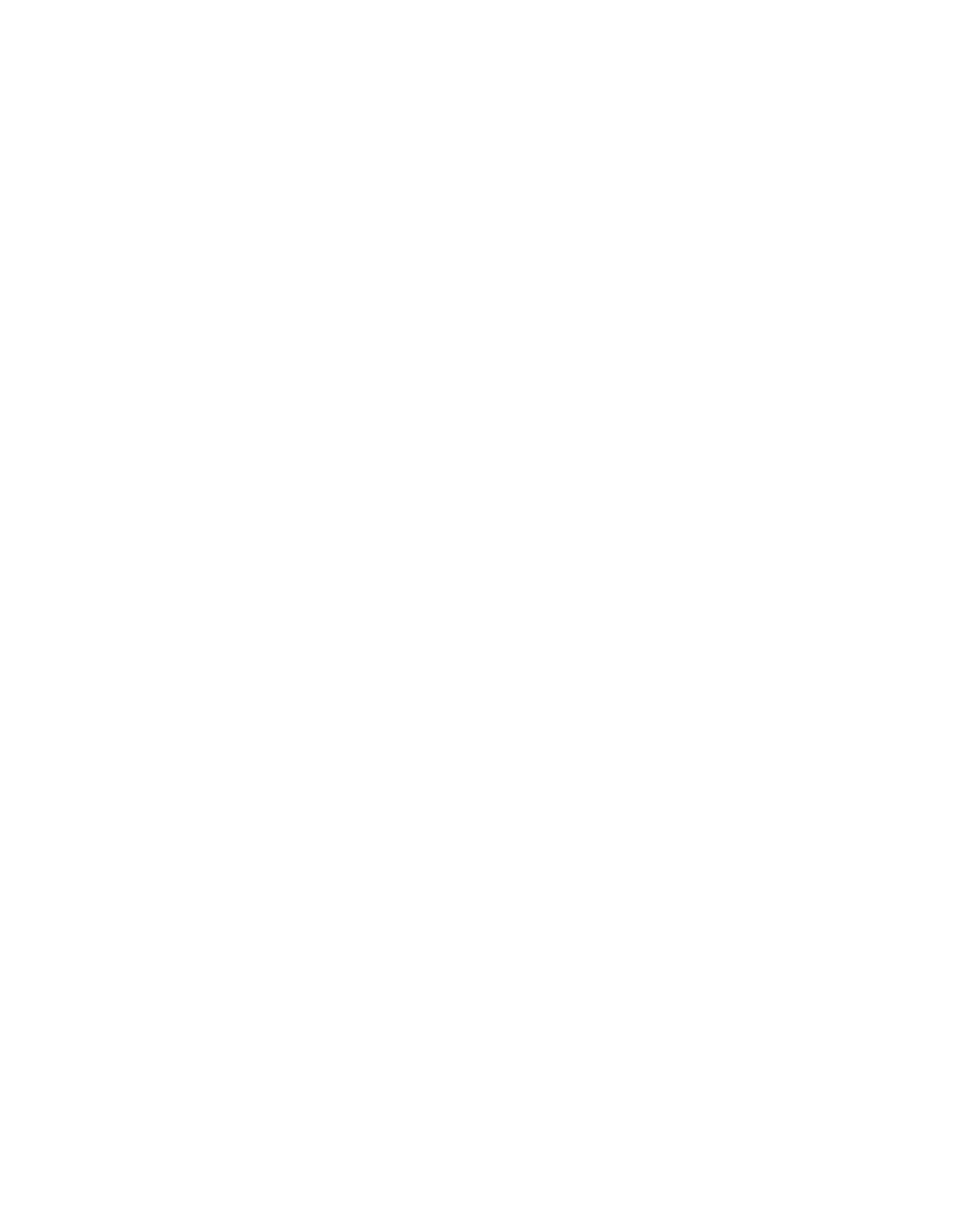## **HILL, Chief Justice.**

[¶1] Ronald Gene Cossette (Father) appeals the district court's denial of his Petition to Terminate Child Support. Pursuant to Wyo. Stat. Ann. § 14-2-204(a)(iii) and the Divorce Decree, Father was required to pay child support for the parties' minor daughter (Daughter) until the age of majority or until she turned twenty years old so long as she was a full-time participant in a high school or equivalent program. Father contended that Daughter's repeated absences from and consequent dismissal from high school after she had reached the age of majority terminated his obligation to make child support payments. The district court concluded that Daughter's sporadic attendance did not negate the fact that she was enrolled in high school as a full-time student, and that her subsequent dismissal did not warrant termination of her support payments since she had enrolled in an alternative educational program for the forthcoming year. Accordingly, the district court denied Father's petition.

[¶2] We affirm.

# **ISSUES**

- [¶3] Father raises two issues in his appeal:
	- A. Did the trial court commit reversible error by failing to apply the plain language of the Divorce Decree and W.S. § 14-2-204 which require full-time school attendance for a child over the age of 18 to receive child support?
	- B. Is [Father] entitled to his fees for this appeal as a matter of law?

Kathryn Mary Cossette (Mother) responds with a single statement of the issue:

Did the district court err when the court determined the Father's child support obligation should not terminate under the terms of the parties' divorce decree?

# **FACTS**

[¶4] The parties were divorced in December of 1999. Daughter was their only child, and the decree of divorce provided that Father was to make monthly child support payments under the following conditions: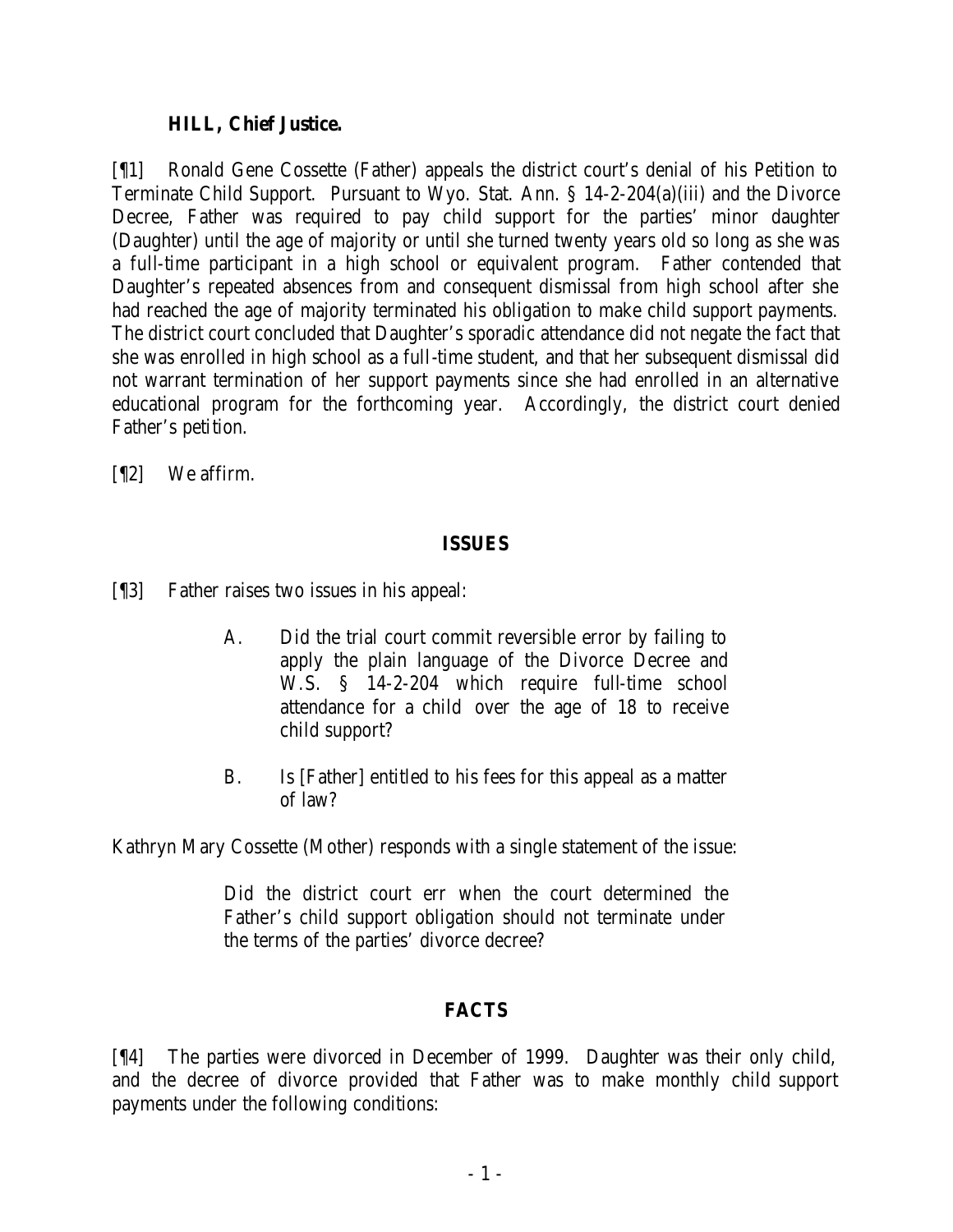IT IS FURTHER ORDERED that during any child's minority (until age eighteen) and beyond for any child who has a mental, emotional, or physical impairment preventing emancipation **and while any child between the ages of eighteen (18) and twenty (20) is attending high school or an equivalent program as a full-time student**, the non-custodial parent shall contribute to that child's support. [Emphasis supplied.]

On April 16, 2002, Father filed a Petition to Terminate Child Support. Father alleged that since attaining her eighteenth birthday on November 3, 2001, Daughter had not attended high school or an equivalent program on a full-time basis.

[¶5] On May 29, 2002, the district court held a hearing on Father's petition. The first witness was the secretary from Westwood High School responsible for student records. She testified that during the first quarter of the 2001-02 school year, Daughter's attendance was sufficient for her to be considered a full-time student. In the second quarter of the school year, however, Daughter's attendance declined to the point where the school no longer considered her a full-time student. In response, the school required Daughter to enter into a two-week "contract" that mandated attendance in the absence of any doctor's excuse. The witness testified that Daughter was unable to comply with the contract so the school ordered her to withdraw.

[¶6] Father was the next witness. He testified that he had concerns over Daughter's poor grades. Father talked to Daughter about her grades, but he acknowledged that he did not discuss her attendance problems with her or Mother. Unsatisfied with Daughter's efforts to improve her grades, Father took away her car. Father had not had any contact with Daughter since then.

[¶7] Mother testified that Daughter's absences were related to health problems. Daughter was diagnosed with depression and suffered from a variety of physical ailments including thyroid problems. Daughter was under the medical care of a doctor and had been prescribed medication for her problems. Mother indicated that after Daughter was dismissed from Westwood High School, she immediately enrolled in an alternative school in Spearfish, South Dakota. According to Mother, Daughter planned to take classes during the summer so that she could complete her high school education by the end of the fall of 2002.

[¶8] The final witness at the hearing was Daughter. She testified that her absences were related to her various ailments. She confirmed the testimony from her mother that she had enrolled in the Spearfish high school, planned to take summer classes, and complete her education that fall. Daughter also admitted that she had not informed her father about the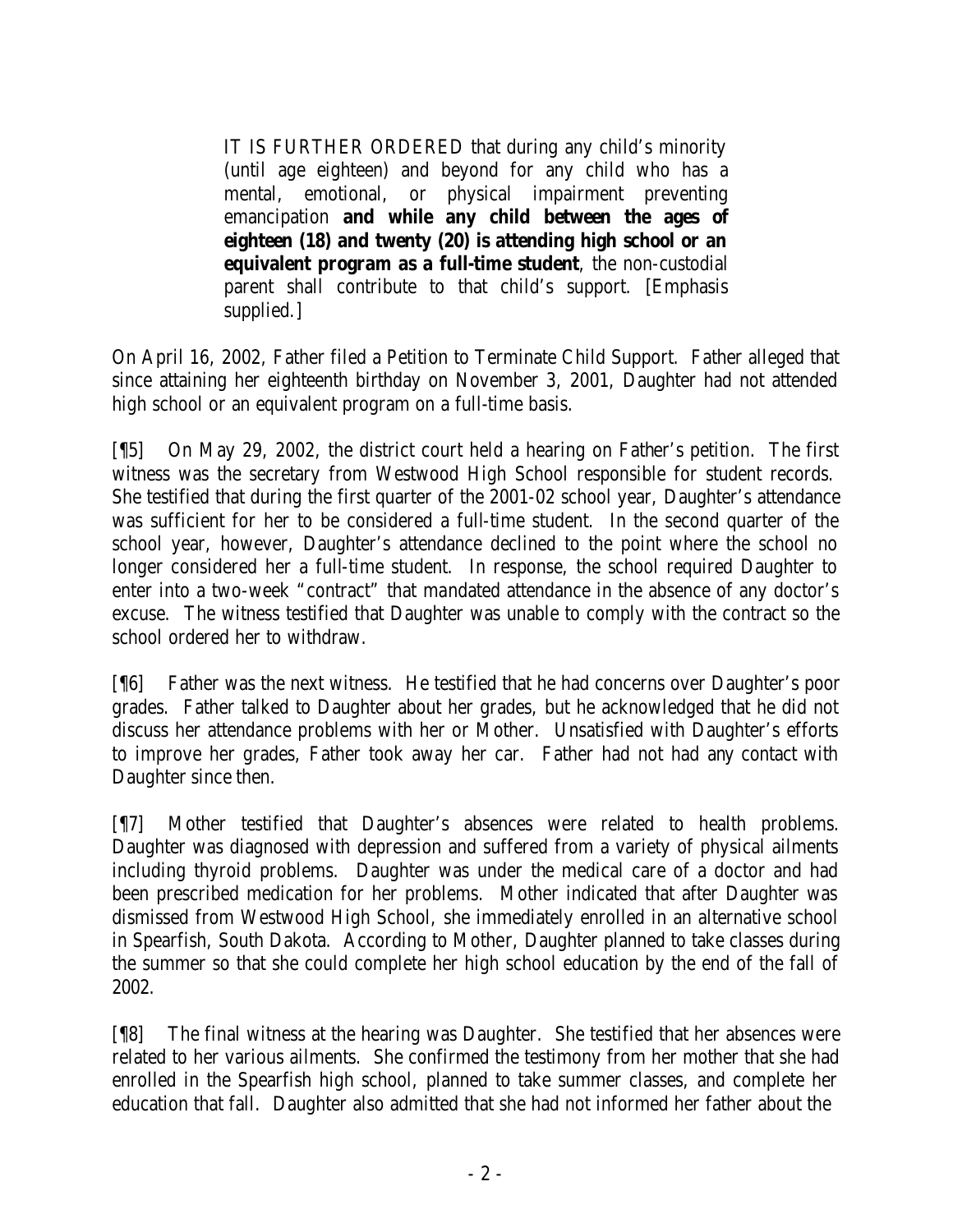depression diagnosis or her other medical issues because of her strained relationship with him.

[¶9] After the hearing, the district court denied Father's petition to terminate child support. The court found that although Daughter's attendance was poor, the school considered her a full-time student and she had made an effort to be present. The court noted Daughter's efforts to remain in school and obtain her degree. It concluded that this was sufficient for her to be considered a full-time student and that continued support was appropriate. Father has appealed.

# **STANDARD OF REVIEW**

[¶10] Decisions related to child support are assigned to the sound discretion of the district court. *Jordan v. Brackin*, 992 P.2d 1096, 1098 (Wyo. 1999). We will not disturb a district court's ruling unless we are convinced that the court has abused its discretion. *Id*.

> In determining whether there has been an abuse of discretion, we focus on the "reasonableness of the choice made by the trial court." *Vaughn v. State*, 962 P.2d 149, 151 (Wyo. 1998). If the trial court could reasonably conclude as it did and the ruling is one based on sound judgment with regard to what is right under the circumstances, it will not be disturbed absent a showing that some facet of the ruling is arbitrary or capricious. *Id.* (citing *Byerly v. Madsen*, 41 Wash.App. 495, 704 P.2d 1236 (1985)); [*Basolo v. Basolo*, 907 P.2d 348, 353 (Wyo. 1995))].

*Jordan*, 992 P.2d at 1098-99.

# **DISCUSSION**

[¶11] The provision in the parties' divorce decree requiring Father to pay child support past his daughter's age of majority so long as she was pursuing her high school diploma has a statutory basis:

> (a) Any person legally responsible for the support of a child who abandons, deserts, neglects or unjustifiably fails to support the child is liable for support of the child. It is no defense that the child was not or is not in destitute circumstances. For purposes of this section, a parent's legal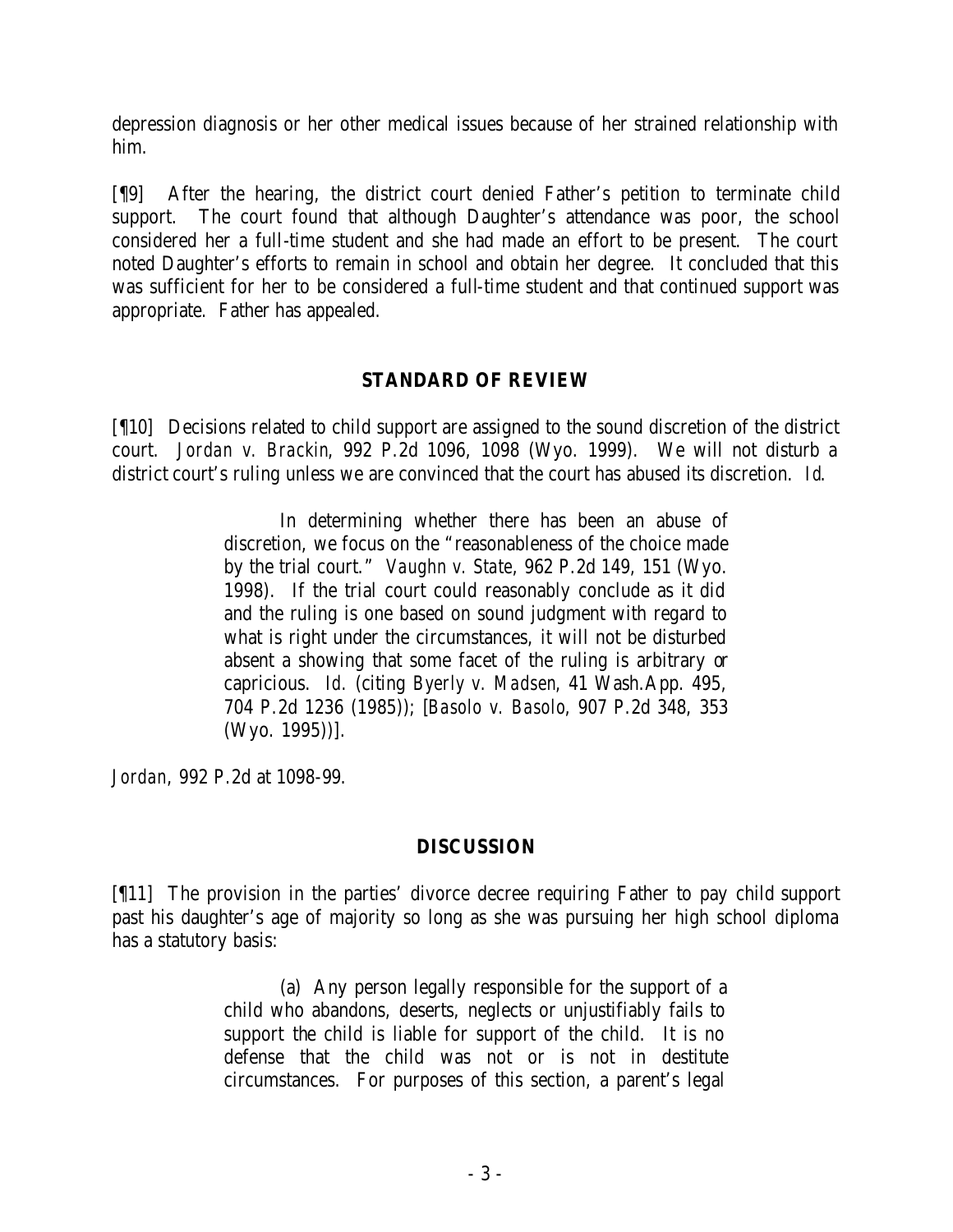obligation for the support of his or her children, whether natural or adopted, continues past the age of majority in cases where the children are:

> . . . . (iii) Between the age of majority and twenty (20) years and attending high school or an equivalent program as full-time participants.

Wyo. Stat. Ann. § 14-2-204(a) (iii) (LexisNexis 2003). The crux of the parties' dispute is whether or not Daughter was attending high school as a full-time participant or student.

[¶12] The interpretation of a statute is a question of law. In interpreting a statute:

We endeavor to interpret statutes in accordance with the Legislature's intent. We begin by making an " 'inquiry respecting the ordinary and obvious meaning of the words employed according to their arrangement and connection.' " *Parker Land and Cattle Company v. Wyoming Game and Fish Commission*, 845 P.2d 1040, 1042 (Wyo. 1993) (quoting *Rasmussen v. Baker*, 7 Wyo. 117, 133, 50 P. 819, 823 (1897)). We construe the statute as a whole, giving effect to every word, clause, and sentence, and we construe together all parts of the statute in pari materia.

*Wyodak Resources Development Corporation v. Board of Equalization*, 2001 WY 92, ¶7, 32 P.3d 1056, ¶7 (Wyo. 2001) (quoting *Exxon Corporation v. Board of County Commissioners, Sublette County*, 987 P.2d 158, 161-62 (Wyo. 1999)).

[¶13] The legislative intent behind Wyo. Stat. Ann. § 14-2-204(a)(iii) is apparent on the face of the statute. The statute's purpose is to ensure the financial security of a child while she is pursuing a high school diploma. The statute results from recognition by the Legislature of the importance of a basic education in our society. The Legislature, however, imposed two limitations in the statute: (1) the support ends when the child reaches twenty years of age; and, (2) the child must be attending a high school or equivalent program as a full-time participant. The second limitation, of course, is the only concern before us in this case.

[¶14] Father contends that Daughter was not "attending" high school as a "full-time participant" in light of her absences. Father argues that "attending" means the actual presence of the child in class. Father's position is that the Legislature meant that there must be some level of physical presence by the child in school beyond their enrollment. Mother counters that Father is seeking to equate the term "attending" with the concept of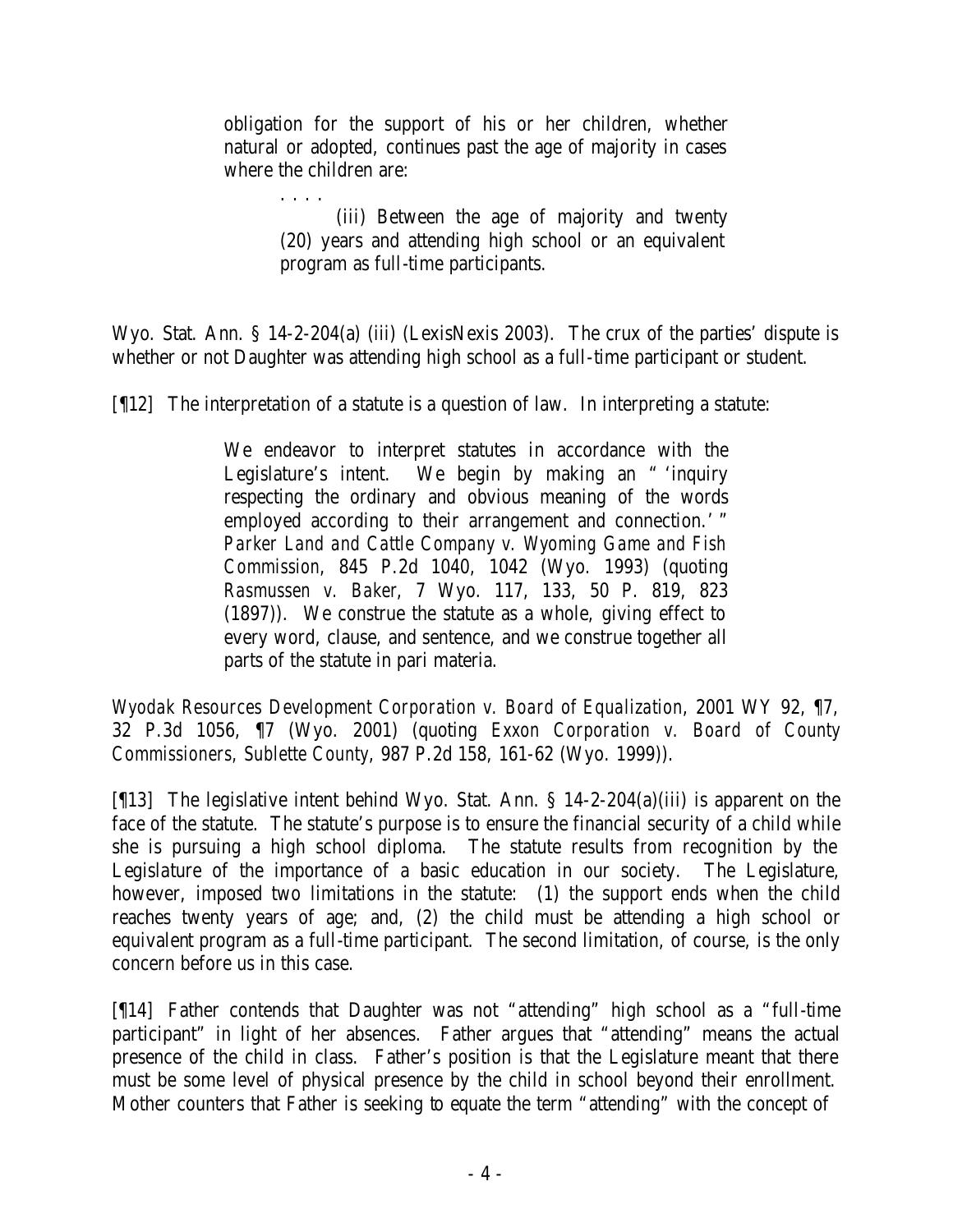"perfect attendance," a standard that would be impossible to meet. Instead, Mother suggests that "attending" refers to the child's status in the school, *i.e.,* whether she is enrolled as a full-time student and considered as such under the school's standards.

[¶15] The meaning of the term "attending" must be ascertained within the context of the legislative intent behind the statute. We think the term is neither so narrow as suggested by Father nor so broad as urged by Mother. At a minimum, the term must include enrollment as a full-time student. This requirement is specified by the Legislature's use of the term "full-time participants." Since the purpose of the statute is to ensure the continued financial support of the child in the pursuit of a high school education, the duty imposed upon the supporting parent must be matched by a concomitant duty on the part of the student to diligently pursue that goal. Nevertheless, we agree with Mother that "perfect attendance" is not realistic. However, the child's duty to pursue the goal of the statute imposes a responsibility to attend class. The question is, where is the line to be drawn between "perfect attendance" and "enrollment"? The answer, we believe, cannot be drawn with exact specificity. Each case must be determined on its particular factual situation. There are various factors that should be considered when determining if a child is "attending" school as a full-time participant, including: (1) the reasons for any absences and the degree to which they were within the control of the child; and (2) what actions, if any, are taken by the child to continue the pursuit of an education.

[¶16] In this case, Daughter and Mother testified that Daughter's absences from school were the product of her various health issues. Within a month of Daughter's dismissal from Westwood High School, she had enrolled in an alternative program at a school in Spearfish, South Dakota. Daughter indicated her intent to take classes during the summer so that she could complete her degree at the conclusion of the fall semester. Neither Father nor any other witness at the hearing contradicted this testimony. Thus, the evidence indicates that Daughter's absences were due to factors beyond her control. Daughter and Mother testified that she sought treatment for her various medical conditions; nevertheless, the nature of those ailments made it difficult for her to attend school regularly. Furthermore, when Daughter's absences caused her dismissal from the high school, she took immediate remedial action by enrolling less than a month later in an alternative program at another school. Depriving a child of support because she was unable to attend school on a regular basis because of a temporary medical condition is not consistent with the legislative intent behind the statute. This is especially true where, as here, the child clearly exhibits intent to complete her education by taking steps to ensure her continued enrollment in school. Under these circumstances, we cannot say that the district court abused its discretion in finding that the Daughter was a full-time participant in a high school or equivalent program and, accordingly, denying Father's motion to terminate his support payments.

[¶17] Father requests that this Court award him attorney's fees pursuant to the divorce decree, which imposes attorney's fees, costs, and expenses on either party if they fail to